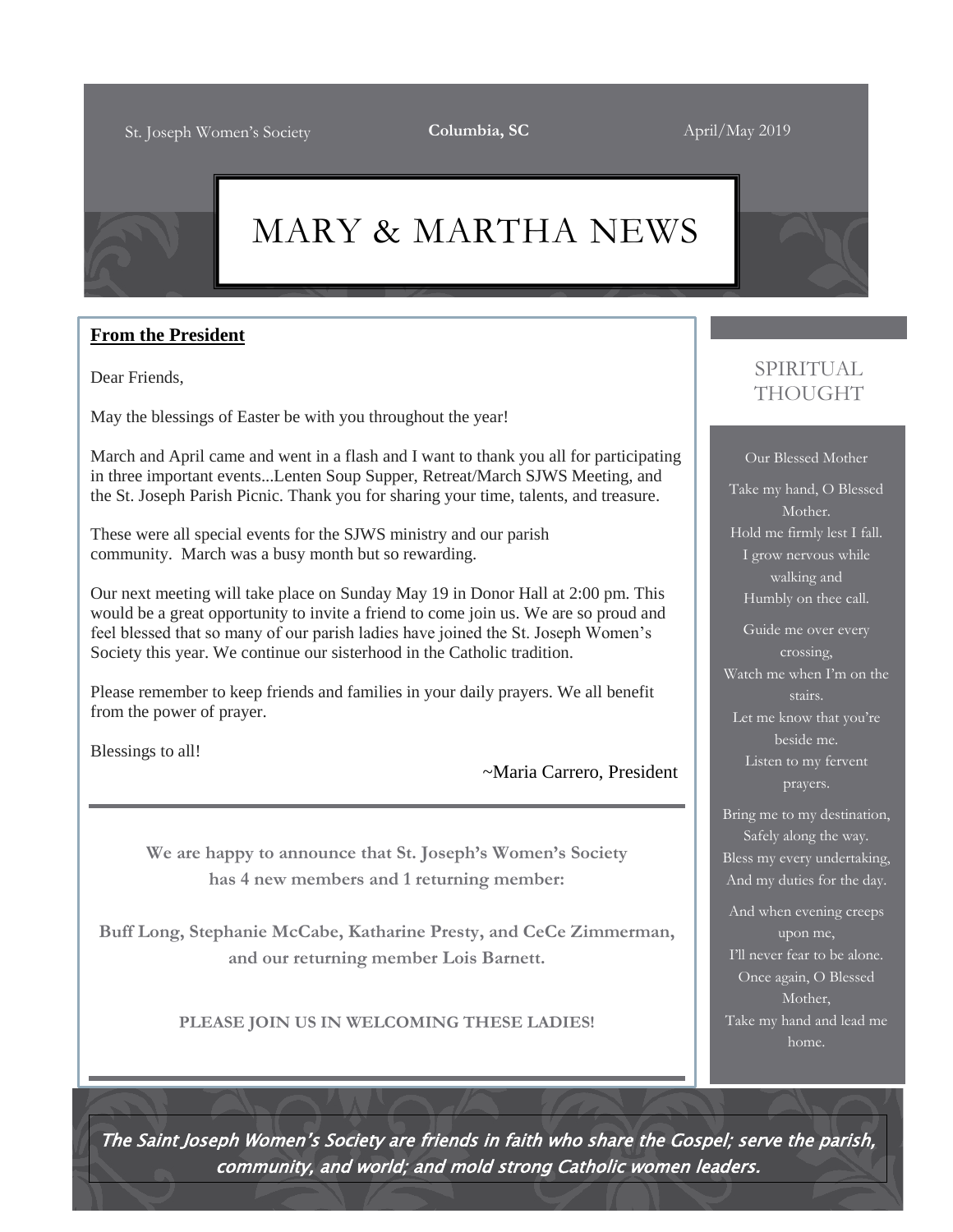Thank you for the Mass you arranged to have said for Curtis. Knowing he will be remembered in the prayers of the church means so much to me at this very sad time in my life ~Maria Carter

Thank you for the wonderful meal you prepared and served for the reception following Curtis' funeral. The food was delicious and the table centerpieces were beautiful. Your kindness in remembering me at this very sad time in my life is greatly appreciated. Words cannot express how very difficult each day is without Curtis being a part of it. ~Maria Carter

St Joseph Women's Society, From the bottom of my heart, I want to thank all the ladies for their kindness towards me. I am so grateful to be part of such an amazing group of women. ~Mary Ellen Perretta

Mother's Day will be celebrated this year in a very special way thanks to you. Mothers and their babies have been blessed in so many ways by your continued support. Thank you and God bless you. ~Birthright of Columbia

**CONGRATULATIONS TO BEVERLY STRICKLIN-The 2019 St. Joseph Catholic Woman of the Year and The 2019 Columbia Deanery of the SCCCW Catholic Woman of the Year. We are so proud of you and wish you many continued blessings!**

#### **"In Loving Memory"**

These Mass dates are coming up soon. Please remember our loved ones in prayer and also by participating at the scheduled Mass.

For Curtis Carter, son of Maria Carter Tuesday, June 4 -or- Sunday, June 16, at the 12:15 Mass (we arranged for one of these Masses on a week day, and the other is a Sunday opportunity is also being celebrated in memory of him)

For Louise Ramos, mother of Mary Ellen Perretta Sunday, July 14, 12:15 Mass

For Gina Mallios, friend to every member of the SJWS Sunday, July 14, 10:30 Mass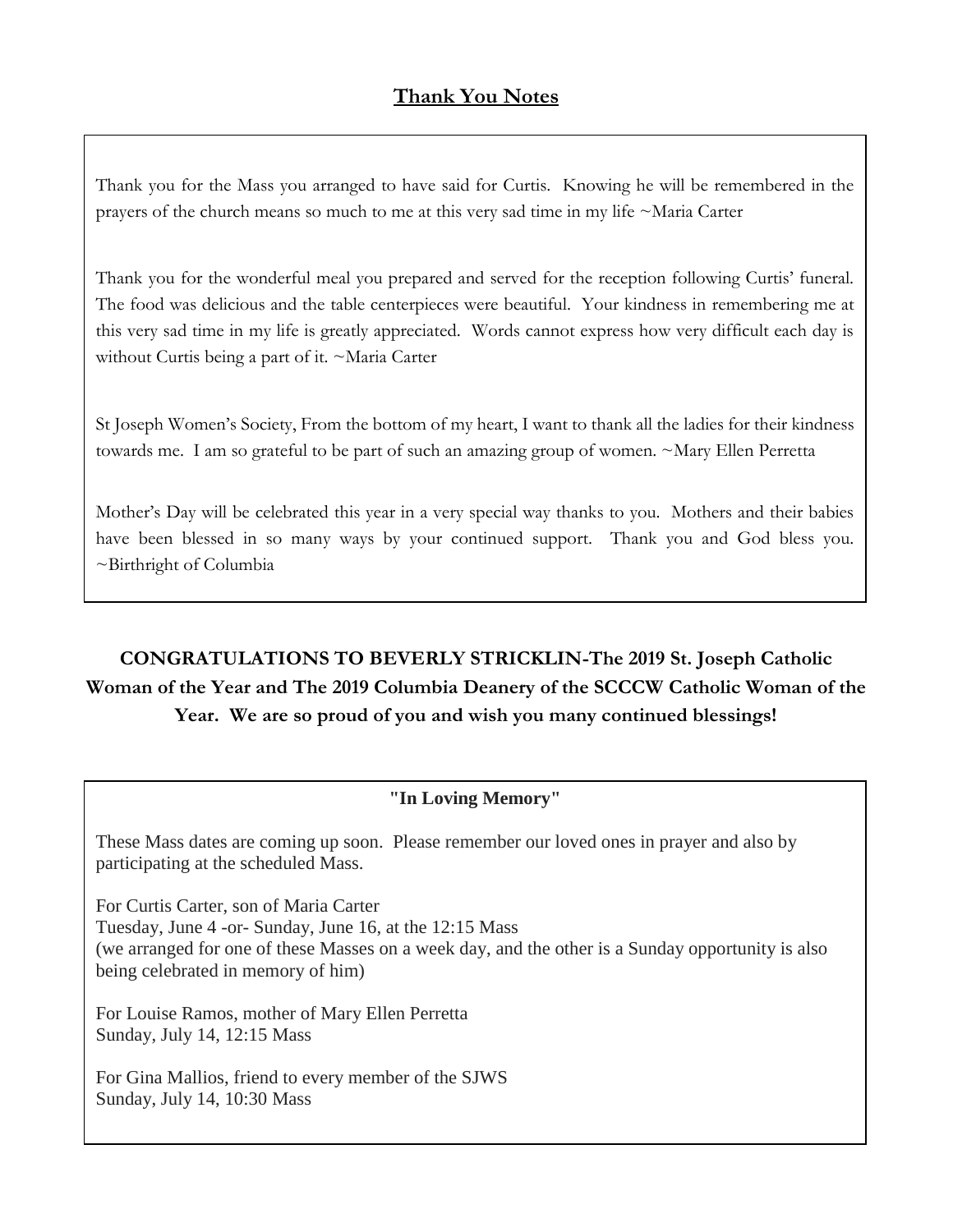#### **Calendar**

| Month/Date | Activity                                      |  |
|------------|-----------------------------------------------|--|
| May        |                                               |  |
| 4          | <b>First Communion</b>                        |  |
| 5          | May Procession, Catholic Woman of the Year    |  |
|            | crowns Blessed Virgin - Beverly Stricklin     |  |
| 19         | Monthly Meeting - 2:00 Ursuline Hall MAB      |  |
| June       | No meeting                                    |  |
| July       | No Meeting                                    |  |
| $20 - 28$  | <b>Birthright Baby Shower- Church Narthex</b> |  |
| 24         | Birthright Tea Room Lunch-Donor Hall          |  |

| <b>CONTACT INFORMATION</b>           | <b>PHONE</b>                | <b>E-MAIL ADDRESSES</b>    |
|--------------------------------------|-----------------------------|----------------------------|
| President: Maria Carrero             | 803-609-1434                | mariadccarrero@hotmail.com |
| <b>Vice President: Teresa Sowers</b> | 803-776-8231                |                            |
| Secretary: Rebecca Rotureau          | 803-315-68708               | rrotureau3@gmail.com       |
| Treasurer: Julie Rotureau            | Home-782-2835 Cell 463-4877 | rotureau $@$ att.net       |

**We here, we have no fear; we have given ourselves, our faults, our sins, our weaknesses to the Lord. We have placed them before his cross, where he died the innocent man's death to free us from sin.**

**In confession, we descended back into the waters of our baptism, and those purifying waters have sprung forth from Christ's side on the cross and have washed us clean.**

**~Father Rhett Williams Shared on Facebook by the Roman Catholic Diocese of Charleston**